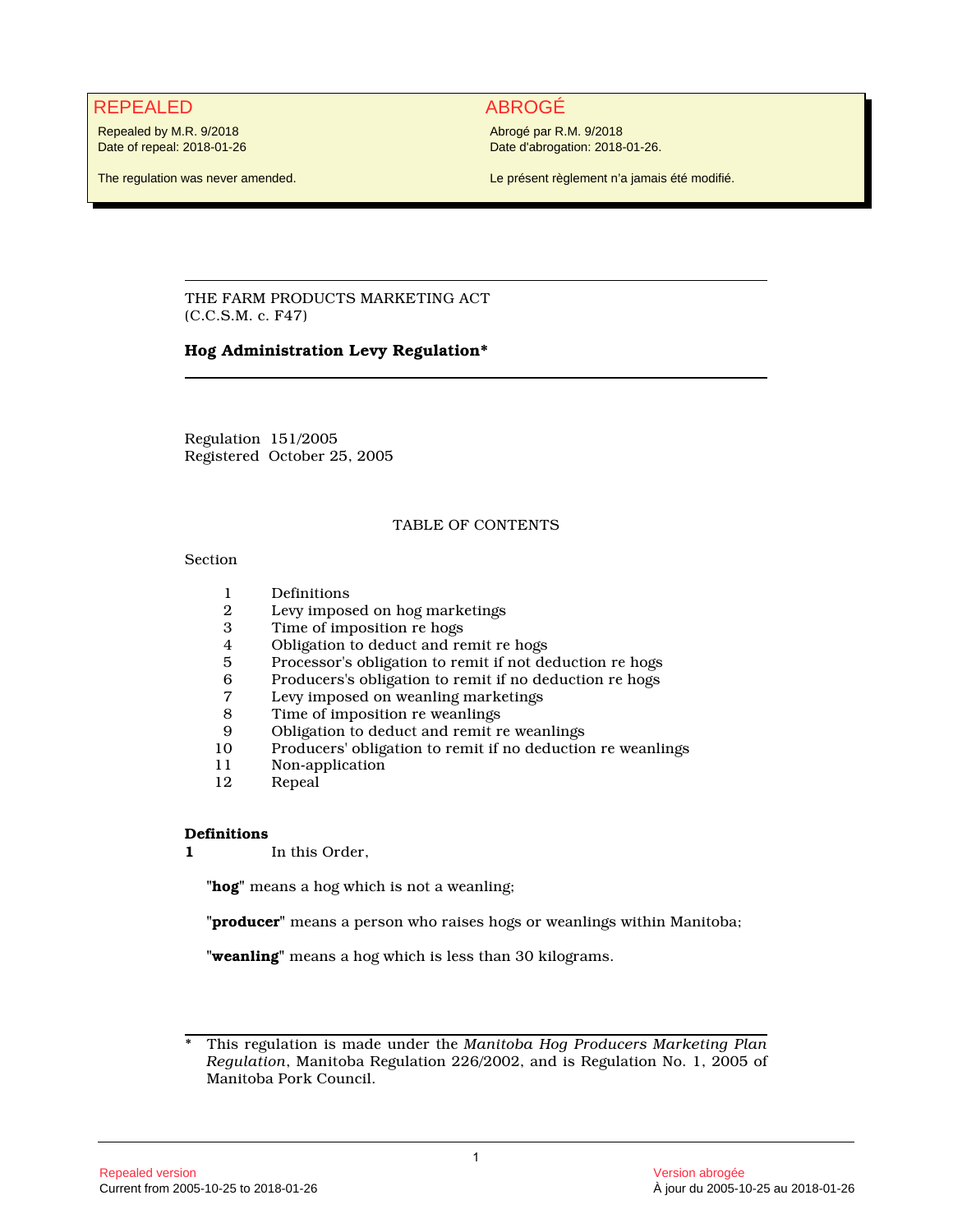### **Levy imposed on hog marketings**

**2** A levy is imposed on each producer of \$0.80 for each hog the producer markets.

#### **Time of imposition re hogs**

**3** The levy imposed under section 2 shall be due and payable by the producer to the Manitoba Pork Council at the time and place the producer markets the hogs.

### **Obligation to deduct and remit re hogs**

**4** Every person engaged in marketing hogs shall

(a) deduct the levies imposed under this regulation from the monies payable to the producer for hogs; and

(b) forward the levies to the Manitoba Pork Council at its head office at 28 Terracon Place, Winnipeg, Manitoba, R2J 4G7, not later than four days after the last day of each week in which the hogs were marketed, unless otherwise directed in writing by the Manitoba Pork Council.

#### **Producer's obligation when taking delivery**

**5** If the person required to deduct the levy is engaged in processing hogs, the person shall make the deduction when taking delivery of the hogs.

#### **Producer's obligation to remit if no deduction re hogs**

**6** If no deduction is made under section 4 for hogs marketed by a producer, the producer shall remit to the Manitoba Pork Council at its head office at 28 Terracon Place, Winnipeg, Manitoba, R2J 4G7, all levies payable by the producer under this regulation not later than four days after the last day of each week in which the hogs were marketed.

## **Levy imposed on weanling marketings**

**7** A levy is imposed on each producer of \$0.19 for each weanling the producer markets.

## **Time of imposition re weanlings**

**8** The levy imposed under section 7 shall be due and payable by the producer to the Manitoba Pork Council at the time and place the producer markets the weanlings.

#### **Obligation to deduct and remit re weanlings**

**9** Every person engaged in marketing weanlings shall

(a) deduct the levies imposed under this regulation from the monies payable to the producer for weanlings; and

(b) forward the levies to the Manitoba Pork Council at its head office at 28 Terracon Place, Winnipeg, Manitoba, R2J 4G7, not later than four days after the last day of each week in which the weanlings were marketed, unless otherwise directed in writing by the Manitoba Pork Council.